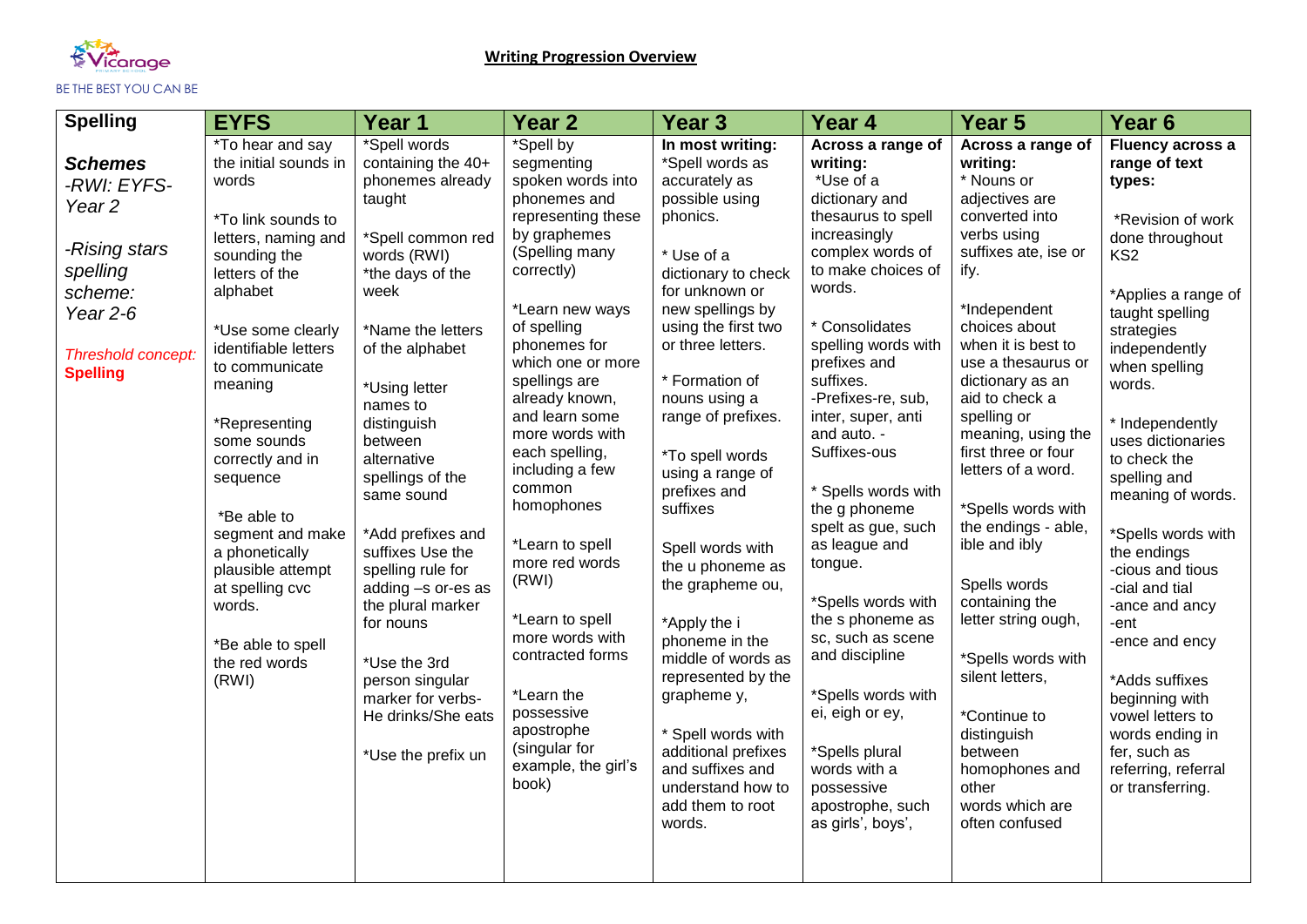|  | *Use -ing, -ed, er<br>and -est where no<br>change is needed<br>for spelling the root<br>word (For<br>example, helping,<br>helped, helper,<br>eating, quicker,<br>quickest)<br>*Apply simple<br>spelling rules and<br>guidance (see<br>English<br>Appendix 1)<br>*Write from<br>memory simple<br>sentences dictated<br>by the teacher that<br>include words<br>using the GPCs<br>and red words<br>taught so far.<br>(RWI-Hold a<br>sentence) | *Explain the<br>difference between<br>homophones and<br>near homophones<br>*Add suffixes to<br>spell longer<br>words# -ment, --<br>ness, --ful, -less, -<br>ly *apply spelling<br>rules and guidance<br>(see English<br>Appendix 1)<br>*Write from<br>memory simple<br>sentences dictated<br>by the teacher<br>(RWI-Hold a<br>sentence) | *Spell further<br>homophones<br>*Spell words from<br>the $y384$<br>statutory word list | *Spell further<br>homophones<br>*Spell words from<br>the y3&4<br>statutory word list | *Spell words from<br>the $y586$<br>statutory word list | *Spells words with<br>phoneme<br>represented as ei<br>after c<br>Spells words<br>with silent letters,<br>* Makes the<br>correct spelling<br>choice between<br>homophones<br>continue to<br>distinguish<br>between<br>homophones and<br>other<br>words which are<br>often confused<br>*Spell most of<br>words from the<br>y5&6<br>statutory word list |
|--|---------------------------------------------------------------------------------------------------------------------------------------------------------------------------------------------------------------------------------------------------------------------------------------------------------------------------------------------------------------------------------------------------------------------------------------------|-----------------------------------------------------------------------------------------------------------------------------------------------------------------------------------------------------------------------------------------------------------------------------------------------------------------------------------------|----------------------------------------------------------------------------------------|--------------------------------------------------------------------------------------|--------------------------------------------------------|------------------------------------------------------------------------------------------------------------------------------------------------------------------------------------------------------------------------------------------------------------------------------------------------------------------------------------------------------|
|--|---------------------------------------------------------------------------------------------------------------------------------------------------------------------------------------------------------------------------------------------------------------------------------------------------------------------------------------------------------------------------------------------------------------------------------------------|-----------------------------------------------------------------------------------------------------------------------------------------------------------------------------------------------------------------------------------------------------------------------------------------------------------------------------------------|----------------------------------------------------------------------------------------|--------------------------------------------------------------------------------------|--------------------------------------------------------|------------------------------------------------------------------------------------------------------------------------------------------------------------------------------------------------------------------------------------------------------------------------------------------------------------------------------------------------------|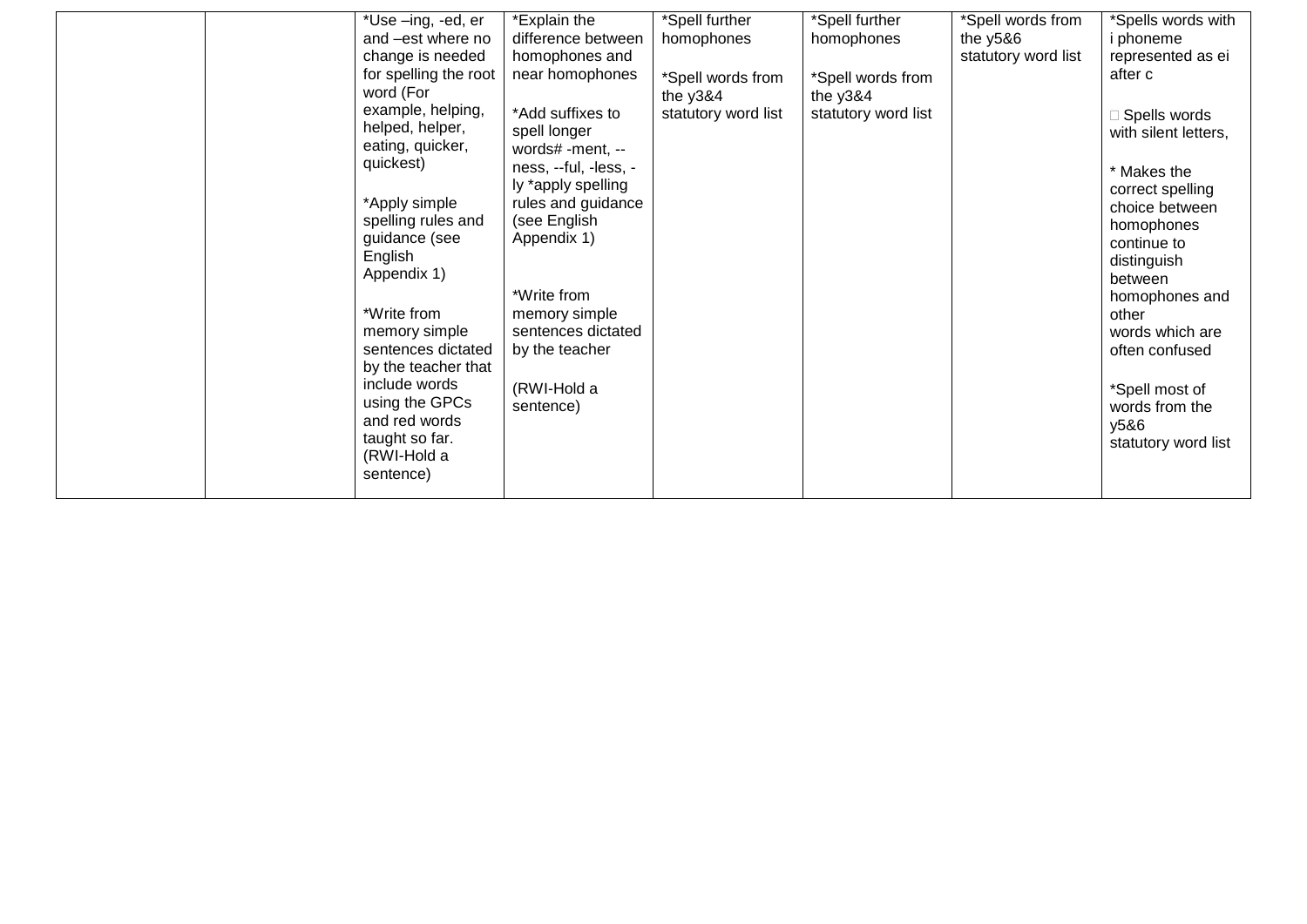| <b>Handwriting</b>                                                                                                                                                           | <b>EYFS</b>                                                                                                                                                                                                                                                                                                                                                                                                                                                                                                                                                                                                                                                    | Year 1                                                                                                                                                                                                                                                                                                                                                                                                                                                                     | Year <sub>2</sub>                                                                                                                                                                                                                                                                                                                                                                                                                                                                                        | Year 3                                                                                                                                                                                                                                                                                                                                                                                                                                         | Year 4                                                                                                                                                                           | Year <sub>5</sub>                                                                                                                                                                                                                                                                                                                                                                                                                                                                                                                                                                                                                                                                                                                                                                                                                                                                                                                                                                                                                                                                                                                                                   | Year <sub>6</sub> |
|------------------------------------------------------------------------------------------------------------------------------------------------------------------------------|----------------------------------------------------------------------------------------------------------------------------------------------------------------------------------------------------------------------------------------------------------------------------------------------------------------------------------------------------------------------------------------------------------------------------------------------------------------------------------------------------------------------------------------------------------------------------------------------------------------------------------------------------------------|----------------------------------------------------------------------------------------------------------------------------------------------------------------------------------------------------------------------------------------------------------------------------------------------------------------------------------------------------------------------------------------------------------------------------------------------------------------------------|----------------------------------------------------------------------------------------------------------------------------------------------------------------------------------------------------------------------------------------------------------------------------------------------------------------------------------------------------------------------------------------------------------------------------------------------------------------------------------------------------------|------------------------------------------------------------------------------------------------------------------------------------------------------------------------------------------------------------------------------------------------------------------------------------------------------------------------------------------------------------------------------------------------------------------------------------------------|----------------------------------------------------------------------------------------------------------------------------------------------------------------------------------|---------------------------------------------------------------------------------------------------------------------------------------------------------------------------------------------------------------------------------------------------------------------------------------------------------------------------------------------------------------------------------------------------------------------------------------------------------------------------------------------------------------------------------------------------------------------------------------------------------------------------------------------------------------------------------------------------------------------------------------------------------------------------------------------------------------------------------------------------------------------------------------------------------------------------------------------------------------------------------------------------------------------------------------------------------------------------------------------------------------------------------------------------------------------|-------------------|
| <b>Schemes</b><br>-RWI: EYFS-<br>Year 1 summer<br>term or once on<br>yellow stage of<br>RWI scheme<br>-Letterjoin:<br>Year $2-6$<br>Threshold concept:<br><b>Handwriting</b> | *Practise<br>movements to<br>enhance gross<br>motor skills such<br>as air-writing,<br>pattern, making,<br>mark making using<br>pencils, pens,<br>paint, fingers, felt<br>tips, crayons on a<br>variety of materials<br>(e.g. paper,<br>whiteboards, sand,<br>large paper)<br>*Become familiar<br>with letter shapes,<br>formation and<br>vocabulary (no<br>lead in stroke)<br>*Sit in the correct<br>position and hold a<br>pencil correctly to<br>allow fluid<br>movement of the<br>nib<br>*Form<br>recognisable<br>letters, capitals<br>and numerals<br>using RWI<br>handwriting<br>terminology<br>*Have an<br>understanding of<br>writing their own<br>name | *begin to form<br>lower-case letters<br>in the correct<br>direction, starting<br>and finishing in the<br>right place *to write<br>on lines and show<br>control over letter<br>size.<br>*form capital<br>letters • form digits<br>$0-9$<br>*understand which<br>letters belong to<br>which handwriting<br>'families' (i.e.<br>letters that are<br>formed in similar<br>ways)<br>*start using some<br>of the diagonal and<br>horizontal strokes<br>needed to join<br>letters | *form lower-case<br>letters of the<br>correct size<br>relative to one<br>another<br>*continue to use<br>diagonal and<br>horizontal strokes<br>needed to join<br>letters and<br>understand which<br>letters, when<br>adjacent to one<br>another, are best<br>left unjoined<br>*write capital<br>letters and digits of<br>the correct size,<br>orientation and<br>relationship to one<br>another and to<br>lower case letters<br>*use spacing<br>between words<br>that reflects the<br>size of the letters | Consolidate<br>learning from Year<br>2<br>*Improve quality of<br>their handwriting<br>by ensuring letters<br>are consistently<br>sized with equal<br>word spacing and<br>that ascenders and<br>descenders are<br>parallel and do not<br>touch words on the<br>lines above and<br>below<br>*Improve<br>consistency of<br>letter formation<br>and joins, including<br>with harder letters<br>*Write increasingly<br>automatically and<br>fluidly | Years 4-6<br>and stamina of cursive handwriting:<br>correctly sized<br>handwriting practice<br>handwriting fir different purposes<br>and labelling<br>$\bullet$<br>(Year 5&6 NC) | Through regular practice, pupils will develop their own<br>personal style of handwriting and improve the quality, speed<br>*Quality: ensure letters are consistently sized with equal word<br>spacing and that ascenders and descenders are parallel and<br>*Speed: complete dictation exercises to develop speedy<br>handwriting and the ability to take notes and to allow quality of<br>writing to take precedence over the task of handwriting<br>*Stamina: develop the strength and mobility to be able to write<br>for longer periods of time without fatigue through extended<br>*Have full knowledge and ability of the different forms of<br>Neat, joined, cursive letters fir writing passages and<br>large amounts if text, lists and letters<br>Printed or capital letters for posters, notices, headings<br>Speedy handwriting for note-taking and dictation<br>where neatness is not as important and shortcuts such<br>as + instead of 'and', can be used.<br>* choosing which shape of a letter to use when given choices<br>and deciding whether or not to join specific letters<br>*choosing the writing implement that is best suited for a task |                   |

| <b>FYFS</b><br>Year 5<br>Year 4<br><b>Year 2</b><br><b>Year 3</b><br>Year 1<br>Year 6 |  |
|---------------------------------------------------------------------------------------|--|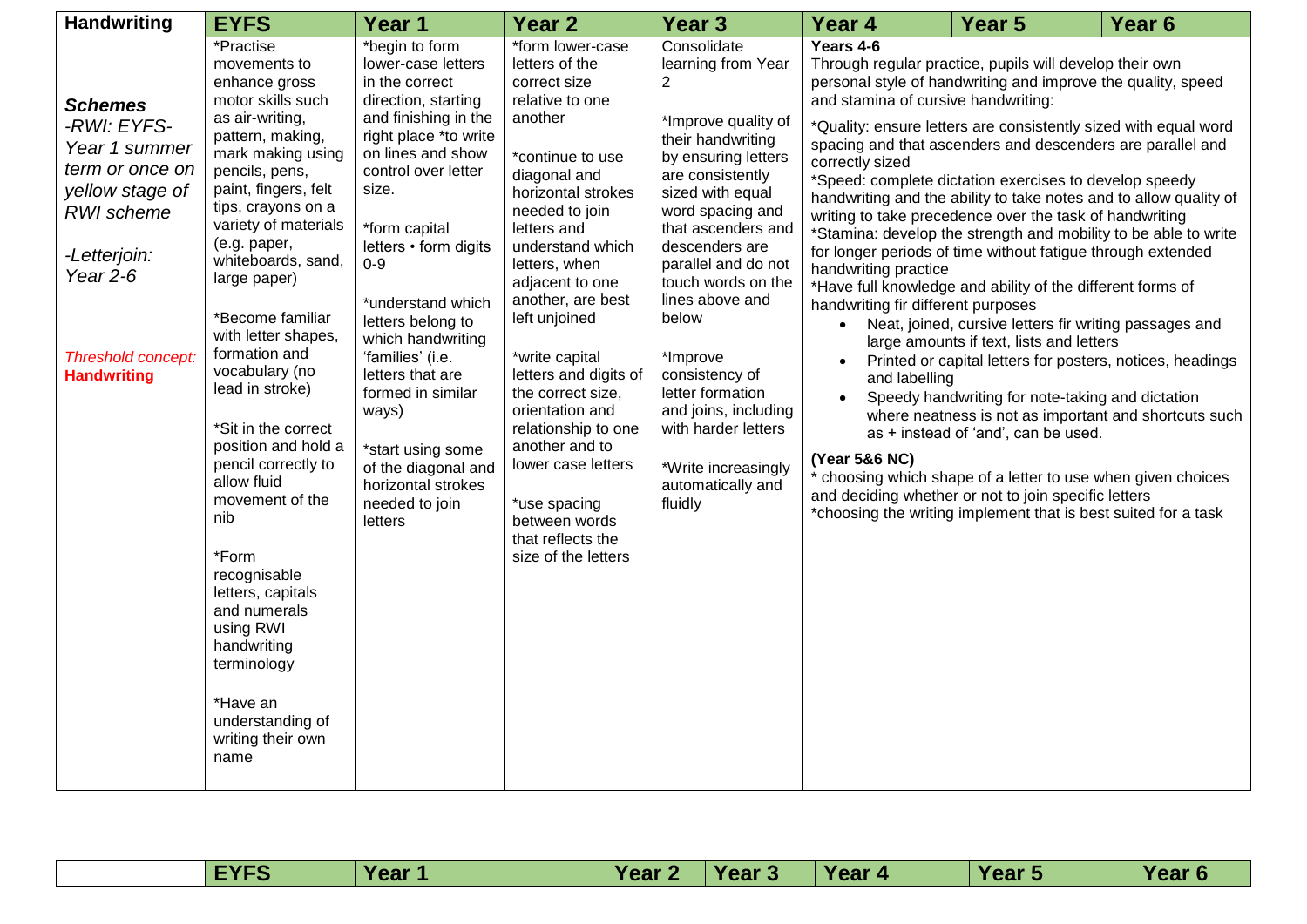| <b>Contexts for</b>                      | *Writing narratives                | *Writing narratives about personal                      | *Discussing writing similar                             | *Identifying the audience for and purpose of the writing,                                                                                            |
|------------------------------------------|------------------------------------|---------------------------------------------------------|---------------------------------------------------------|------------------------------------------------------------------------------------------------------------------------------------------------------|
| <b>Writing</b>                           | about personal<br>experiences      | experiences and those of<br>others (real and fictional) | to that which they are<br>planning to write in order to | selecting the appropriate form and using other similar writing<br>as models for their own                                                            |
|                                          |                                    |                                                         | understand and learn from                               |                                                                                                                                                      |
| Threshold concept:<br><b>Communicate</b> | *Writing for<br>different purposes | *Writing about real events<br>*writing poetry           | its structure, vocabulary<br>and grammar                | *In writing narratives, considering how authors have<br>developed characters and settings in what pupils have read,<br>listened to or seen performed |
|                                          |                                    |                                                         |                                                         |                                                                                                                                                      |
|                                          |                                    | *Writing for different purposes                         |                                                         |                                                                                                                                                      |

| <b>Planning</b>                                                                              | <b>EYFS</b>                                                   | Year 1                                                                                                                                            | Year 2                                                                                                                                                                                                                                                                                                        | Year <sub>3</sub>                                                                                                                                                                                                                                                                                                                                                                                                                                                                   | Year 4                                                                                                                                                                                                                                                                                                                                                                                                                                                                                                                                                                            | Year 5                                                                                                                                                                                 | Year <sub>6</sub>                                                                                                                                                                                                                                                                                                                                                                                                            |
|----------------------------------------------------------------------------------------------|---------------------------------------------------------------|---------------------------------------------------------------------------------------------------------------------------------------------------|---------------------------------------------------------------------------------------------------------------------------------------------------------------------------------------------------------------------------------------------------------------------------------------------------------------|-------------------------------------------------------------------------------------------------------------------------------------------------------------------------------------------------------------------------------------------------------------------------------------------------------------------------------------------------------------------------------------------------------------------------------------------------------------------------------------|-----------------------------------------------------------------------------------------------------------------------------------------------------------------------------------------------------------------------------------------------------------------------------------------------------------------------------------------------------------------------------------------------------------------------------------------------------------------------------------------------------------------------------------------------------------------------------------|----------------------------------------------------------------------------------------------------------------------------------------------------------------------------------------|------------------------------------------------------------------------------------------------------------------------------------------------------------------------------------------------------------------------------------------------------------------------------------------------------------------------------------------------------------------------------------------------------------------------------|
| <b>Writing</b><br>Threshold concept:<br><b>Organising</b><br>information and<br><b>ideas</b> | <i>*To begin to break</i><br>the flow of speech<br>into words | *Saying out loud<br>what they are<br>going to write<br>about<br>*Composing a<br>sentence orally<br>before writing it<br>(WRI-Build a<br>sentence) | *Planning or<br>saying out loud<br>what they are<br>going to write<br>about:<br>(WRI-Build a<br>sentence)<br>*Writing narratives<br>about personal<br>experiences and<br>those of<br>others (real and<br>fictional)<br>*Writing about real<br>events<br>*Writing poetry<br>*Writing for<br>different purposes | *Discussing writing<br>similar to that<br>which they are<br>planning to<br>write in order to<br>understand and<br>learn from its<br>structure,<br>vocabulary and<br>grammar<br>(WAGOLL)<br>*Discussing and<br>recording ideas<br>*Composing and<br>rehearsing<br>sentences orally<br>(including<br>dialogue),<br>progressively<br>building a varied<br>and rich<br>vocabulary<br>and an increasing<br>range of sentence<br>structures<br>(Lit⟪: Build a<br>sentence,<br>Powerwords) | *Produce carefully<br>thought out plans<br>that match finished<br>independent<br>pieces by<br>*Discussing writing<br>similar to that<br>which they are<br>planning to<br>write in order to<br>understand and<br>learn from its<br>structure,<br>vocabulary and<br>grammar<br>(WAGOLL)<br>*Discussing and<br>recording ideas<br>*Composing and<br>rehearsing<br>sentences orally<br>(including<br>dialogue),<br>progressively<br>building a varied<br>and rich<br>vocabulary<br>and an increasing<br>range of sentence<br>structures<br>(Lit⟪: Build a<br>sentence,<br>Powerwords) | *Noting and<br>developing initial<br>ideas, drawing on<br>reading and<br>research where<br>necessary<br>*Planning takes<br>account of the<br>audience and<br>purpose of the<br>writing | *Noting and<br>developing initial<br>ideas, drawing on<br>reading and<br>research where<br>necessary<br>*Planning uses<br>paragraphs to<br>structure the plot in<br>narrative (e.g.<br>suspense,<br>flashbacks and<br>quest) showing<br>changes in time,<br>place and events.<br>*In non-fiction (e.g.<br>biographies,<br>newspapers,<br>persuasions and<br>arguments)<br>paragraphs<br>organise<br>information<br>logically |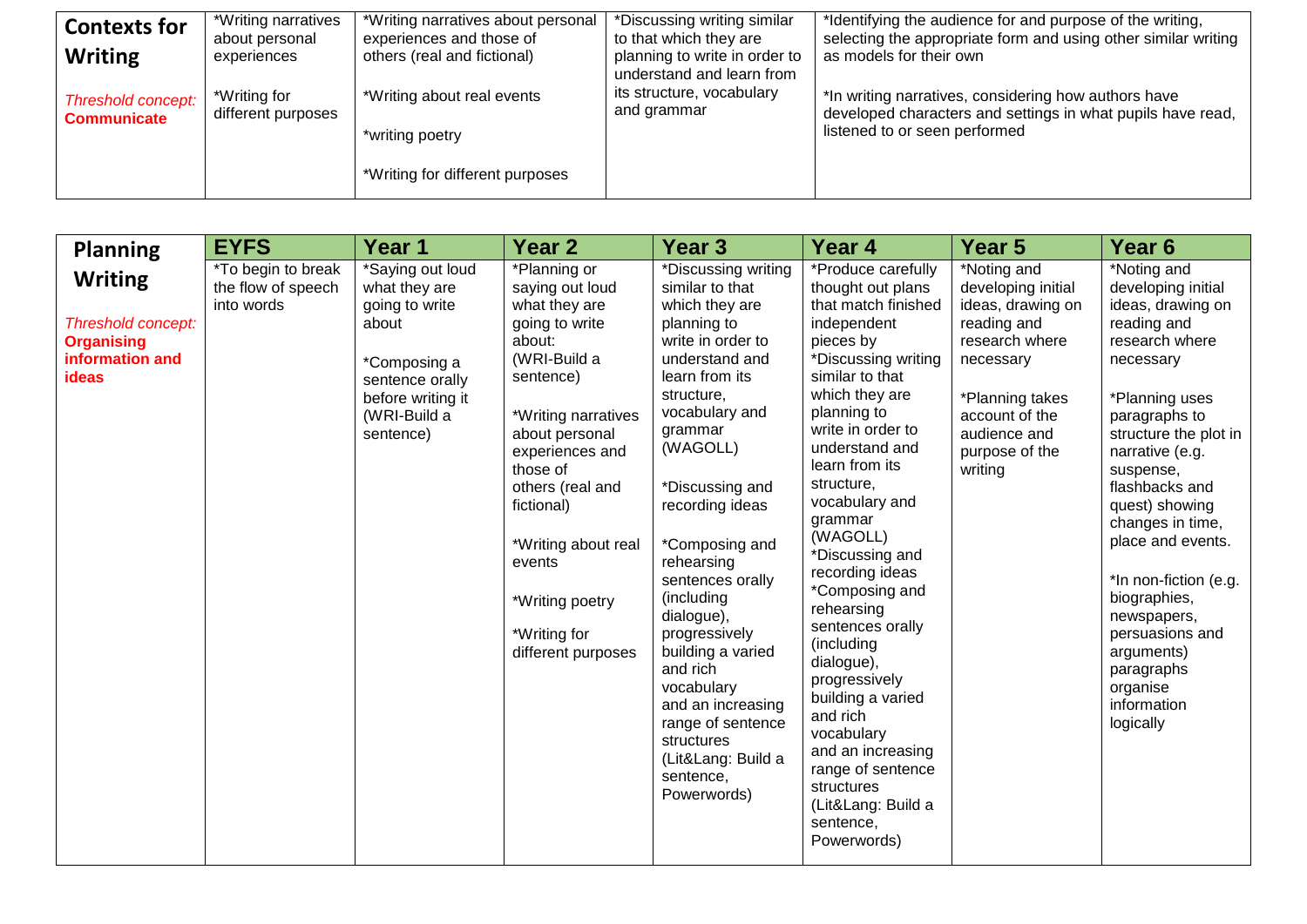| <b>Drafting</b>                                                                                                                             | <b>EYFS</b>                                                                                                                                                               | Year <sub>1</sub>                                                                                                                   | Year <sub>2</sub>                                                                                                                                 | Year <sub>3</sub>                                                                                                                                                                                                                                                                                                                                                                                         | Year 4                                                                                                                                                                                                                                                                                                                                                                                                                                                                                                                                                                                                                                                                                       | Year 5                                                                                                                                                                                                                                                                                                                                                                                                                                                                                                                                                     | Year <sub>6</sub>                                                                                                                                                                                                                                                                                                                                                                                                                                                                                                                                                                                                                                                                                                                                                                                                          |
|---------------------------------------------------------------------------------------------------------------------------------------------|---------------------------------------------------------------------------------------------------------------------------------------------------------------------------|-------------------------------------------------------------------------------------------------------------------------------------|---------------------------------------------------------------------------------------------------------------------------------------------------|-----------------------------------------------------------------------------------------------------------------------------------------------------------------------------------------------------------------------------------------------------------------------------------------------------------------------------------------------------------------------------------------------------------|----------------------------------------------------------------------------------------------------------------------------------------------------------------------------------------------------------------------------------------------------------------------------------------------------------------------------------------------------------------------------------------------------------------------------------------------------------------------------------------------------------------------------------------------------------------------------------------------------------------------------------------------------------------------------------------------|------------------------------------------------------------------------------------------------------------------------------------------------------------------------------------------------------------------------------------------------------------------------------------------------------------------------------------------------------------------------------------------------------------------------------------------------------------------------------------------------------------------------------------------------------------|----------------------------------------------------------------------------------------------------------------------------------------------------------------------------------------------------------------------------------------------------------------------------------------------------------------------------------------------------------------------------------------------------------------------------------------------------------------------------------------------------------------------------------------------------------------------------------------------------------------------------------------------------------------------------------------------------------------------------------------------------------------------------------------------------------------------------|
| <b>Writing</b><br><b>Threshold</b><br>concept:<br><b>Organising</b><br>information and<br>ideas<br><b>Vary sentence</b><br><b>structure</b> | *They write simple<br>sentences which<br>can be read by<br>themselves and<br>others.<br>*Some words are<br>spelt correctly and<br>others are<br>phonetically<br>plausible | *Sequencing<br>sentences to form<br>short narratives<br>*Re-reading what<br>they have written<br>to check that it<br>makes<br>sense | *Writing down<br>ideas and/or key<br>words, including<br>new<br>Vocabulary<br>*Encapsulating<br>what they want to<br>say, sentence by<br>sentence | *Organising<br>paragraphs<br>around a theme<br>-Consistent use of<br>paragraphs in<br>narrative and<br>which link<br>information<br>together in non-<br>fiction text types.<br>*In narratives,<br>creating settings,<br>characters and<br>plot which are<br>developed though<br>description<br>*In non-narrative<br>material, using<br>simple<br>organisational<br>devices<br>(headings &<br>subheadings) | *Paragraphs<br>organise ideas<br>around a theme or<br>open with topic<br>sentences in<br>recounts, reports<br>and explanations.<br>*Narratives (e.g.<br>historical,<br>imaginary worlds<br>and dilemmas) are<br>well paced, with a<br>build-up and<br>complication that<br>lead to a defined<br>ending.<br>*Descriptions in<br>narratives are<br>made up of detail<br>to help the reader<br>gain a better<br>understanding<br>about the way the<br>narrative is<br>unfolding.<br>Through character<br>and setting.<br>*Characters are<br>created with<br>interaction to<br>reveal feelings.<br>*A variety of<br>sentences are<br>used made up of<br>phrases and<br>different clause<br>types | *Selecting<br>appropriate<br>grammar and<br>vocabulary,<br>understanding<br>how such choices<br>can change and<br>enhance meaning<br>·* In narratives,<br>describing<br>settings,<br>characters and<br>atmosphere and<br>integrating<br>dialogue to<br>convey character<br>and advance the<br>action<br>*Précising longer<br>passages<br>*Using a wide<br>range of devices<br>to build cohesion<br>within and<br>across paragraphs<br>*Using further<br>organisational and<br>presentational<br>devices to<br>structure text and<br>to guide the<br>reader | *Main ideas in both<br>fiction and non-fiction<br>are sustained and<br>developed logically.<br>*Cohesion across<br>paragraphs is clear<br>using repetition of a<br>word or phrase,<br>adverbials (on the<br>other hand, in contrast<br>or as a consequence)<br>or ellipsis<br>*Controlled use of a<br>wide range of<br>organisational and<br>presentational devices,<br>such as headings,<br>subheadings, columns,<br>bullets and tables is<br>evident.<br>*Uses a wide range of<br>sentence starters to<br>create specific effects<br>or developed noun<br>phrases to add detail<br>(e.g.,<br>conversations/dialogue<br>adverbs or<br>adjectives)<br>*Characters, dialogue<br>and action advances<br>narrative writing.<br>*Multi clause<br>sentences are<br>controlled to<br>manipulate clauses for<br>specific effects. |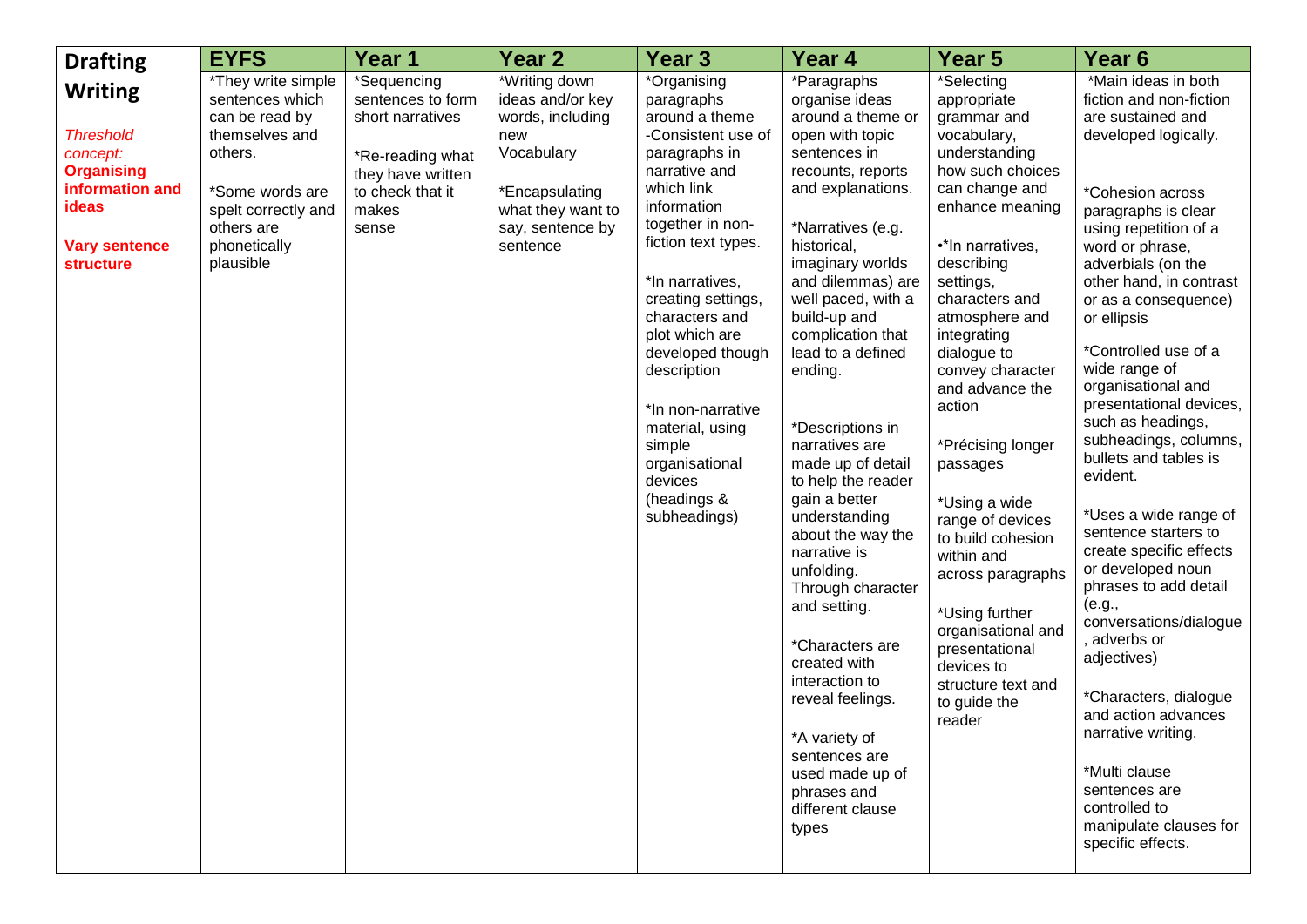|  |  | In non -fiction<br>texts the layout<br>attempts to<br>organise key<br>elements through<br>control of the<br>specific features | *Some sentences start<br>with conjunctions<br>although, despite, as,<br>since or whenever |
|--|--|-------------------------------------------------------------------------------------------------------------------------------|-------------------------------------------------------------------------------------------|
|--|--|-------------------------------------------------------------------------------------------------------------------------------|-------------------------------------------------------------------------------------------|

| <b>Editing</b>                                      | <b>EYFS</b>                                                     | <b>Year 1</b> | Year 2                                                                                                                                                                                                                                                        | Year 3                                                                                                         | Year 4                                                                | Year <sub>5</sub>                                                                                                                                                                          | Year 6                                                                                                                                                                                                                                       |  |
|-----------------------------------------------------|-----------------------------------------------------------------|---------------|---------------------------------------------------------------------------------------------------------------------------------------------------------------------------------------------------------------------------------------------------------------|----------------------------------------------------------------------------------------------------------------|-----------------------------------------------------------------------|--------------------------------------------------------------------------------------------------------------------------------------------------------------------------------------------|----------------------------------------------------------------------------------------------------------------------------------------------------------------------------------------------------------------------------------------------|--|
| <b>Writing</b>                                      | *Discuss what they have<br>written with the teacher or<br>other |               | *Evaluating their writing with the<br>teacher and other pupils                                                                                                                                                                                                | *Assessing the effectiveness of<br>suggesting improvements                                                     | their own and others' writing and                                     | *Assessing the effectiveness of their own and<br>others' writing                                                                                                                           |                                                                                                                                                                                                                                              |  |
| Threshold concept:<br><b>Revise and</b><br>evaluate | pupils                                                          |               | *Rereading to check that their<br>writing makes sense and that<br>verbs to indicate time are used<br>correctly and consistently,<br>including verbs in the continuous<br>form<br>*Proofreading to check for errors<br>in spelling, grammar and<br>punctuation | and vocabulary to improve<br>use of pronouns in sentences<br>*Proofread for spelling and<br>punctuation errors | •*Proposing changes to grammar<br>consistency, including the accurate | and punctuation<br>to enhance effects and clarify meaning<br>tense throughout a piece of writing<br>between the language of<br>speech and writing and choosing the<br>appropriate register | *Proposing changes to vocabulary, grammar<br>*Ensuring the consistent and correct use of<br>*Ensuring correct subject and verb agreement<br>when using singular and plural, distinguishing<br>*Proofread for spelling and punctuation errors |  |

| Performing                                                 | <b>EYFS</b>                                                                                     | Year 1                                                                                             | Year 2                                                                                              | Year <sub>3</sub>                                                                                                        | Year <sub>4</sub>                         | Year 5                                                                                                              | Year <sub>6</sub> |
|------------------------------------------------------------|-------------------------------------------------------------------------------------------------|----------------------------------------------------------------------------------------------------|-----------------------------------------------------------------------------------------------------|--------------------------------------------------------------------------------------------------------------------------|-------------------------------------------|---------------------------------------------------------------------------------------------------------------------|-------------------|
| <b>Writing</b><br>Threshold concept:<br><b>Communicate</b> | *Children express<br>themselves<br>effectively,<br>showing<br>awareness of<br>listeners' needs. | *Read their writing<br>aloud clearly<br>enough to be<br>heard by their<br>peers and the<br>teacher | Read aloud what<br>they have written<br>with appropriate<br>intonation to make<br>the meaning clear | or the whole class, using appropriate<br>intonation and controlling the tone and<br>volume so that the meaning is clear. | *Read their own writing aloud, to a group | *Perform their own compositions, using<br>appropriate intonation, volume, and<br>movement so that meaning is clear. |                   |
|                                                            | *They use past,<br>present and future<br>forms accurately<br>when talking about<br>events       |                                                                                                    |                                                                                                     |                                                                                                                          |                                           |                                                                                                                     |                   |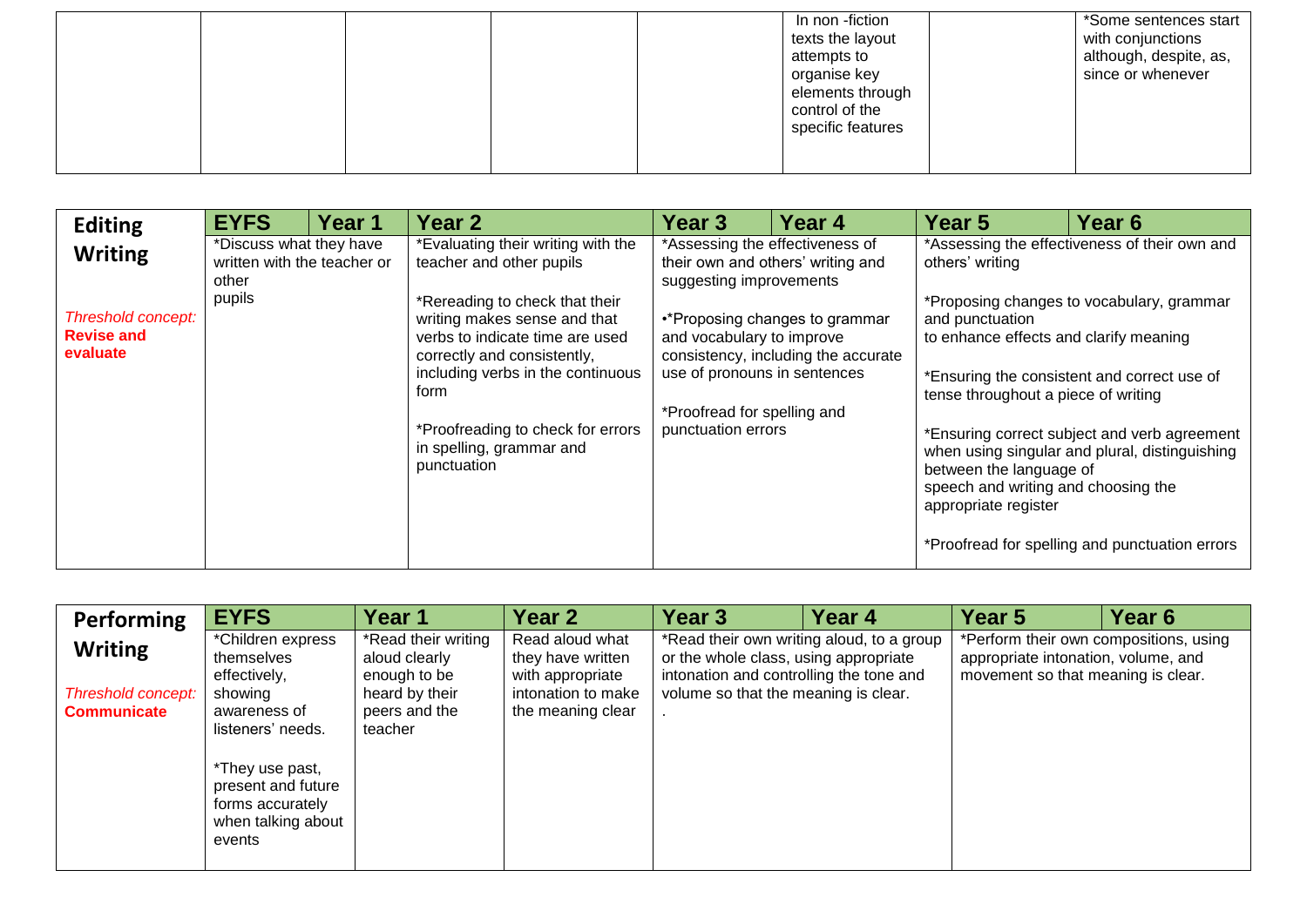|                                          | <b>EYFS</b>                     | Year 1                                                | Year <sub>2</sub>                                       | Year <sub>3</sub>                                                                                                                                                                                                  | Year 4                                                                                                                                                                                                                                       | Year <sub>5</sub>                                                                                                                                                                                                                                                       | Year <sub>6</sub>                                                                                                                                                                                                                                                            |
|------------------------------------------|---------------------------------|-------------------------------------------------------|---------------------------------------------------------|--------------------------------------------------------------------------------------------------------------------------------------------------------------------------------------------------------------------|----------------------------------------------------------------------------------------------------------------------------------------------------------------------------------------------------------------------------------------------|-------------------------------------------------------------------------------------------------------------------------------------------------------------------------------------------------------------------------------------------------------------------------|------------------------------------------------------------------------------------------------------------------------------------------------------------------------------------------------------------------------------------------------------------------------------|
| <b>Vocabulary</b>                        | * Leave spaces<br>between words | •*Leaving spaces<br>between words                     | *Use a thesaurus                                        | *Use a thesaurus                                                                                                                                                                                                   | *Use a thesaurus                                                                                                                                                                                                                             | *Use a thesaurus                                                                                                                                                                                                                                                        | *Use a thesaurus                                                                                                                                                                                                                                                             |
| Threshold concept:<br><b>Communicate</b> | * Use joining<br>words- and     | •*Joining words<br>and joining clauses<br>using "and" | *Expanded noun<br>phrases to<br>describe and<br>specify | *Extending the<br>range of sentences<br>with more than one<br>clause<br>by using a wider<br>range of<br>conjunctions,<br>including when, if,<br>because, although                                                  | *Extending the<br>range of sentences<br>with more than one<br>clause<br>by using a wider<br>range of<br>conjunctions,<br>including when, if,<br>because, although                                                                            | *Some expanded<br>noun phrases may<br>be used to add<br>well thought out<br>detail to writing<br>and to convey<br>complicated<br>information<br>concisely.                                                                                                              | *Use expanded<br>noun phrases to<br>convey<br>complicated<br>information<br>concisely and add<br>well thought -out<br>detail to writing.                                                                                                                                     |
|                                          |                                 |                                                       |                                                         | *Using<br>conjunctions,<br>adverbs and<br>prepositions to<br>express time<br>and cause (and<br>place)<br>*Choosing nouns<br>or pronouns<br>appropriately for<br>clarity and<br>cohesion and to<br>avoid repetition | *Using<br>conjunctions,<br>adverbs and<br>prepositions to<br>express time<br>and cause (and<br>place)<br>*Confident use of<br>adjectives and<br>adverbs and an<br>attempt to think of<br>different ones to<br>use in different<br>Situations | *Adverbs (perhaps)<br>or surely) and<br>modal verbs<br>(might, should, will<br>or must) are used<br>to indicate degrees<br>of possibility<br>*Evidence of the<br>use of stylistic<br>devices such as<br>similes, metaphors<br>and personification<br>to create effects. | Both adjectives<br>and adverbs<br>provide detailed<br>description and<br>information.<br>Figurative<br>language is<br>evident, e.g. The<br>wind wrapped me<br>like a cloak<br>Adverbs (perhaps<br>or surely) and<br>modal verbs<br>(might, should, will<br>or must) are used |
|                                          |                                 |                                                       |                                                         |                                                                                                                                                                                                                    | -Use of fronted<br>adverbials for<br>effect. (Majestically<br>the swan glided<br>onto the river)                                                                                                                                             | *Precise detail<br>adds interest and<br>engages the<br>reader.                                                                                                                                                                                                          | to indicate degrees<br>of possibility<br>Personal<br>comments, flash<br>backs and hooks                                                                                                                                                                                      |
|                                          |                                 |                                                       |                                                         |                                                                                                                                                                                                                    | -Words are chosen<br>carefully to<br>describe events,<br>characters and<br>feelings.                                                                                                                                                         | *Adverbs and<br>adverbials are<br>used to make links<br>within paragraphs.                                                                                                                                                                                              | may be used to<br>engage the reader.<br>Proof reading and<br>editing is                                                                                                                                                                                                      |
|                                          |                                 |                                                       |                                                         |                                                                                                                                                                                                                    | -Powerful verbs<br>add impact.                                                                                                                                                                                                               | *Distinguishes<br>between the formal<br>and informal                                                                                                                                                                                                                    | embedded as a<br>process to further                                                                                                                                                                                                                                          |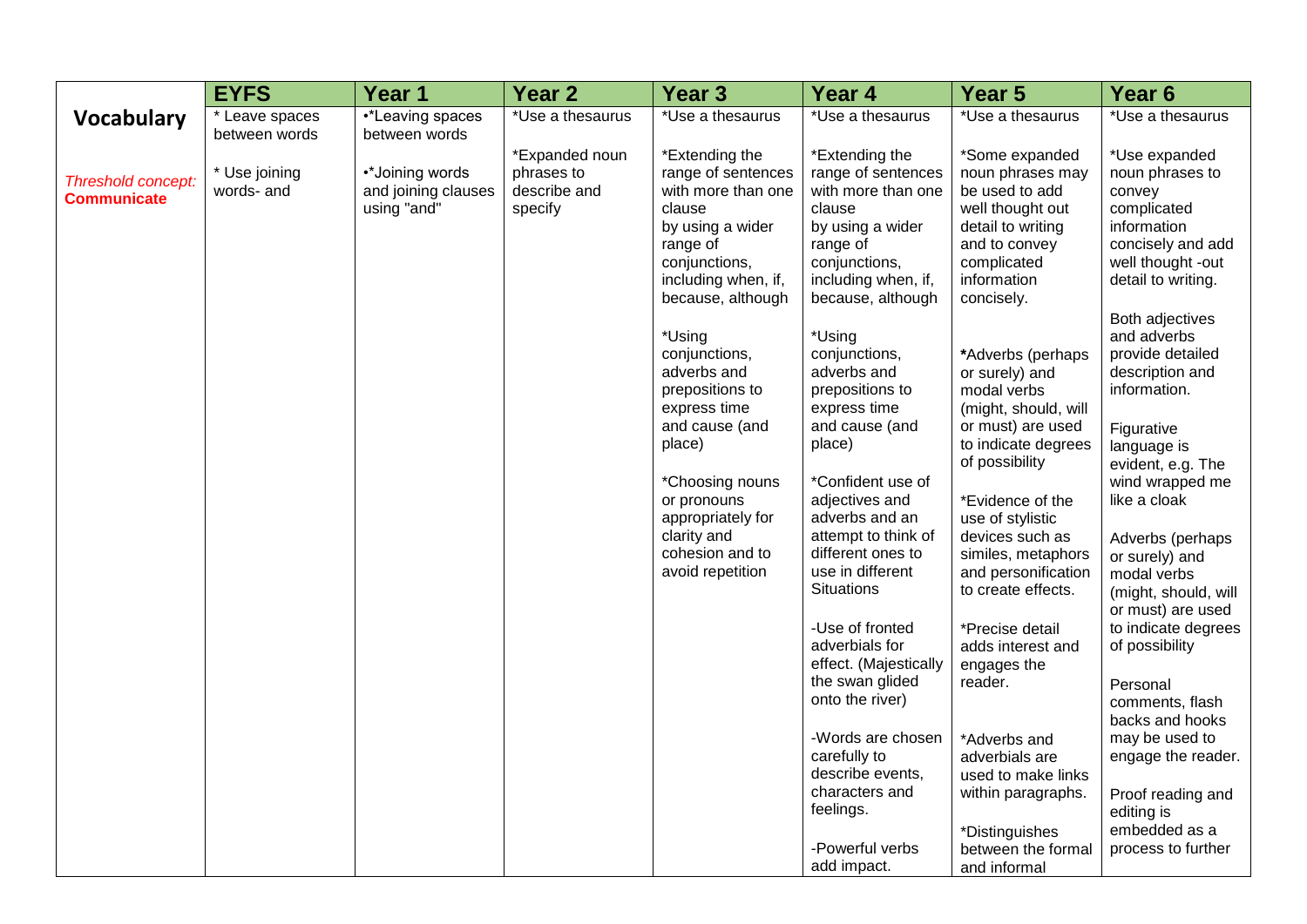|  |  |                   | spoken and written | develop       |
|--|--|-------------------|--------------------|---------------|
|  |  | *Choosing nouns   | language.          | compositions. |
|  |  | or pronouns       |                    |               |
|  |  | appropriately for |                    |               |
|  |  | clarity and       |                    |               |
|  |  | cohesion and to   |                    |               |
|  |  | avoid repetition  |                    |               |

|                                                                                       | <b>EYFS</b>                                                                                                                                                                                                            | Year 1                                                                                                                                                                                                               | Year <sub>2</sub>                                                                                                                                                                                                                    | <b>Year 3</b>                                                                                                                                                                                                 | Year 4                                                                                                                                                                                                                                    | Year 5                                                                                                                                                                                                                                                     | Year <sub>6</sub>                                                                                                                                                                                                      |
|---------------------------------------------------------------------------------------|------------------------------------------------------------------------------------------------------------------------------------------------------------------------------------------------------------------------|----------------------------------------------------------------------------------------------------------------------------------------------------------------------------------------------------------------------|--------------------------------------------------------------------------------------------------------------------------------------------------------------------------------------------------------------------------------------|---------------------------------------------------------------------------------------------------------------------------------------------------------------------------------------------------------------|-------------------------------------------------------------------------------------------------------------------------------------------------------------------------------------------------------------------------------------------|------------------------------------------------------------------------------------------------------------------------------------------------------------------------------------------------------------------------------------------------------------|------------------------------------------------------------------------------------------------------------------------------------------------------------------------------------------------------------------------|
| Grammar<br><b>Threshold concept:</b><br><b>Organising</b><br>information and<br>ideas | Regular plural<br>noun suffixes (-s, -<br>es)<br>*Verb suffixes<br>where root word is<br>unchanged (-ing, -<br>$ed, -er)$<br>*un- prefix to<br>change meaning of<br>adjectives/adverbs<br>*To combine<br>words to make | *Sentences with<br>different forms:<br>statement,<br>question,<br>exclamation,<br>command<br>*The present and<br>past tenses<br>correctly and<br>consistently<br>including the<br>progressive form<br>*Subordination | *Using the present<br>perfect form of<br>verbs in contrast to<br>the past tense<br>*Form nouns using<br>prefixes (super-,<br>anti-)<br>*Use the correct<br>form of 'a' or 'an'<br>*Word families<br>based on common<br>words (solve, | *Using fronted<br>adverbials<br>*Difference<br>between plural and<br>possessive -s<br>*Standard English<br>verb inflections (I<br>did vs I done)<br>*Extended noun<br>phrases, including<br>with prepositions | *Using the perfect<br>form of verbs to<br>mark relationships<br>of time<br>and cause<br>*Using relative<br>clauses beginning<br>with who, which,<br>where, when,<br>whose, that or with<br>an implied (ie<br>omitted) relative<br>pronoun | *Recognising<br>vocabulary and<br>structures that are<br>appropriate for<br>formal speech and<br>writing, including<br>subjunctive forms<br>*Using passive<br>verbs to affect the<br>presentation of<br>information<br>in a sentence<br>*Using the perfect | Regular plural<br>noun suffixes (-s, -<br>es)<br>*Verb suffixes<br>where root word is<br>unchanged (-ing, -<br>$ed, -er)$<br>*un- prefix to<br>change meaning of<br>adjectives/adverbs<br>*To combine<br>words to make |
|                                                                                       | sentences,<br>including using<br>and<br>*Sequencing<br>sentences to form                                                                                                                                               | (using when, if,<br>that, or because)<br>and coordination<br>(using or, and, or<br>but)                                                                                                                              | solution,<br>dissolve, insoluble)                                                                                                                                                                                                    | *Appropriate<br>choice of pronoun<br>or noun to create<br>cohesion                                                                                                                                            | *Converting nouns<br>or adjectives into<br>verbs<br>*Verb prefixes                                                                                                                                                                        | form of verbs to<br>mark relationships<br>of time<br>and cause<br>*Differences in                                                                                                                                                                          | sentences,<br>including using<br>and<br>*Sequencing<br>sentences to form                                                                                                                                               |
|                                                                                       | short narratives<br>*Separation of<br>words with spaces<br>*Sentence<br>demarcation (.!?)                                                                                                                              | *Some features of<br>written Standard<br>English<br>*Suffixes to form<br>new words (-ful, -<br>er, -ness)                                                                                                            |                                                                                                                                                                                                                                      |                                                                                                                                                                                                               | *Devices to build<br>cohesion, including<br>adverbials of time.<br>place and number                                                                                                                                                       | informal and<br>formal language<br>*Synonyms &<br>Antonyms<br>*Further cohesive<br>devices such as                                                                                                                                                         | short narratives<br>*Separation of<br>words with spaces<br>*Sentence<br>demarcation (.!?)                                                                                                                              |
|                                                                                       | *Capital letters for<br>names and<br>pronoun 'l'                                                                                                                                                                       | *Sentence<br>demarcation<br>*Commas in lists<br>*Apostrophes for<br>omission &<br>singular<br>possession                                                                                                             |                                                                                                                                                                                                                                      |                                                                                                                                                                                                               |                                                                                                                                                                                                                                           | grammatical<br>connections and<br>adverbials<br>*Use of ellipsis                                                                                                                                                                                           | *Capital letters for<br>names and<br>pronoun 'l'                                                                                                                                                                       |